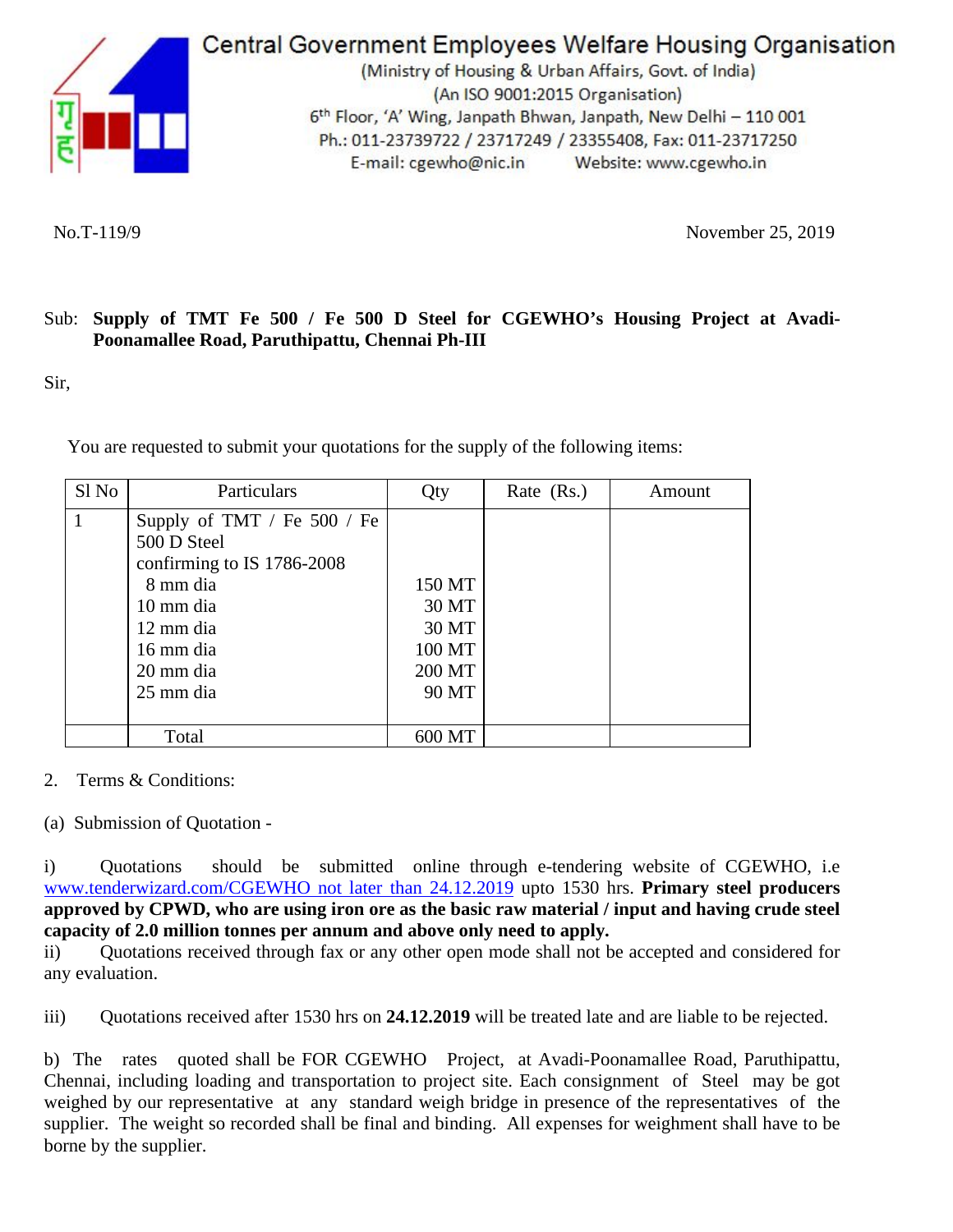c) **The rates quoted shall include GST and other taxes if any.** Details in this regard should be invariably submitted with your offer as to how much each component comprises of on the basic price. **The rates quoted should be firm for the period of supply of 1 month.** However, any future increase / decrease in statutory taxes and levies shall be reimbursed to you / payable by you, as per actuals on production of documentary evidence. However, no increase towards Railway / Road freight and other increase shall be admissible.

d) Rate and amount shall be quoted both in figures and words.

e) CGEWHO is not bound to accept the lowest or any quotation for whatsoever reason and reserve its right to accept or reject in whole or in part any or all the quotations received without assigning any reason.

f) Responding firms must keep their quotations valid for a period of 30 days from the date of opening of the quotation.

g) The CGEWHO shall be at liberty to alter the quantity of steel mentioned in the supply order by 25% (increase or decrease). The additional quantities if required shall be supplied in the same period as mentioned above.

h) The owner reserves the right to split the order between more than one party if desired without assigning any reason whatsoever. The quoted rates and terms and conditions should hold good for the reduced quantity of the order finally accepted.

i) The owner reserves the right to foreclose the supply order at any stage if so desired without assigning any reason whatsoever.

j) Schedule of delivery: **The delivery of material will start immediately and shall be spread over one month from the date of issue of supply order**. The schedule should be further coordinated with Project Manager at site.

k) Test Certificates: Test certificates as per IS 1786 - 1985 will have to be submitted by the supplier.

l) Weight: Sectional weight of the material shall be strictly as per IS 1786 - 1985 specifications.

m) Length: The length of the material shall be in standard of length of 9m and above.

n) Inspection: CGEWHO will be at liberty to inspect the material. If so required a joint sampling  $\&$ testing will be got done by our Project Manager in the presence of supplier's representative. Material, if found defective/substandard will be rejected and shall have to be removed by the supplier at his own risk and cost within 7 days of receiving notice from the CGEWHO. The supplier will also immediately refund the entire amount paid against the defective consignment by CGEWHO along with an interest of 15% p.a.

o) The GST No. of your organisation should be mentioned in the bill and bills should be originated from the Tamil Nadu State only. Our GST No. is **33AAATC1861B1ZF**, which should also be clearly mentioned on invoice*.* 

- p) Payment:
- (i) The bill towards each consignment shall have to be forwarded to our Project Manager Chennai, who will verify and pay 95% of the bill amount. Balance 5% shall be released from H.O, Delhi on completion of the total supply against the order and receipt of the verified bill in H.O from the Project Manager.